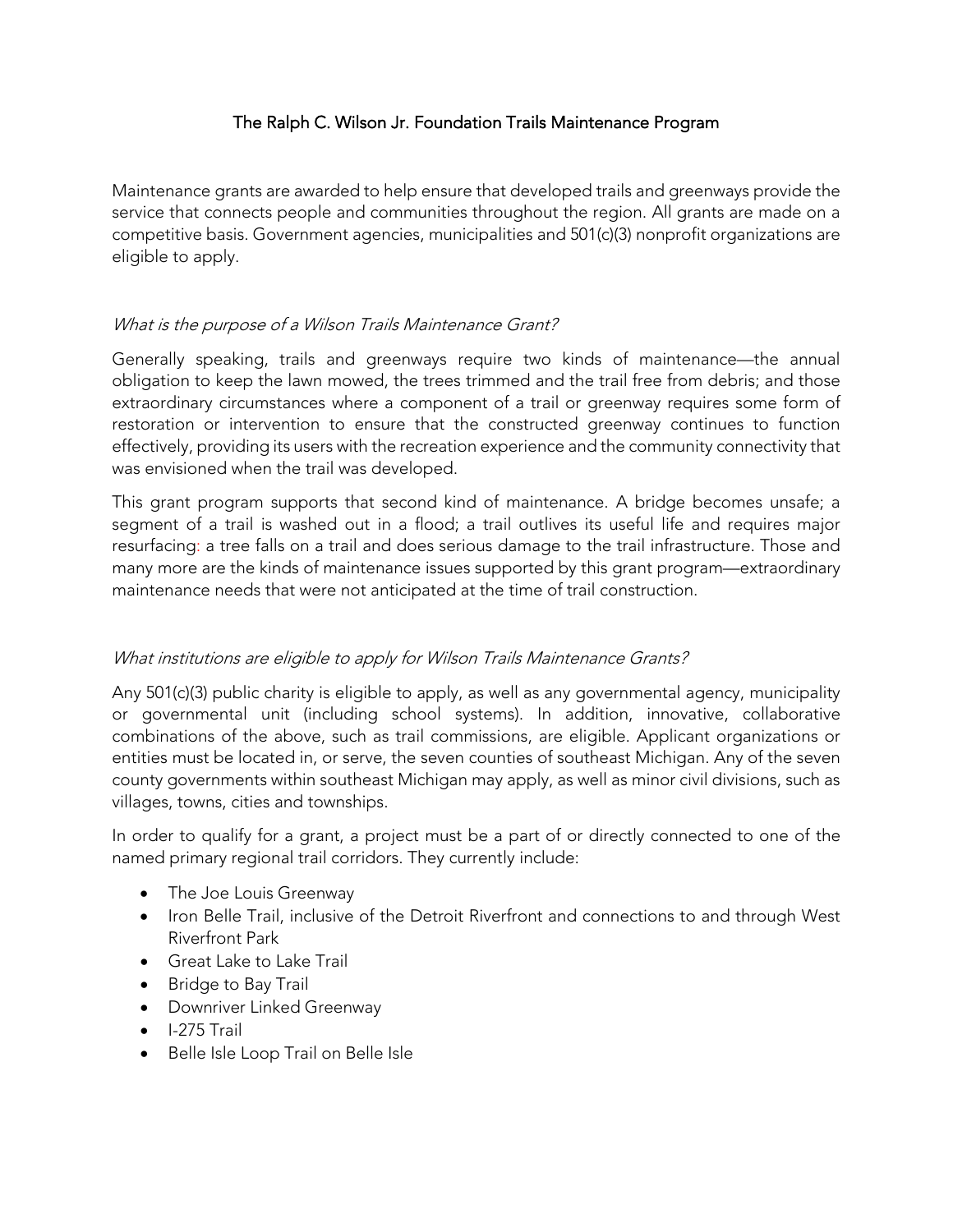### What is the size of a Wilson Trails Maintenance Grant?

Trails Maintenance Grants can range between \$50,000 and \$400,000, though it is expected that only a few grants at the upper end of the range will be awarded. As always, potential grant applicants are encouraged to call the Community Foundation at any time to discuss their ideas; this is particularly true for those anticipating a request of the larger amounts.

# What do the Wilson Trails Maintenance Grants support?

Trails Maintenance Grants can be used for construction, restoration or rehabilitation of existing trails and greenways. Primarily, these grants can be used for construction costs. Other costs that may be covered include restoration of habitat, planting of native species, waterfront restoration, and reinstatement of natural values, for trails that have been constructed. In addition, Maintenance Grants may also be used to support trail amenities, such as lighting, benches, educational and interpretive kiosks, and other amenities that may have been affected by the reason for the need for the grant, if those amenities are an essential part of the trail restoration project.

### What do Wilson Trails Maintenance Grants not support?

Trails Maintenance Grants do not support the construction of new trails (unless it is to replace an adversely affected trail), land acquisition, pocket parks, golf courses, ballparks, or historical sites. If one of the above excluded sites is linked to a larger greenway network, it could be included in a larger greenway maintenance strategy. Trails Maintenance Grants also do not support the annual, day-to-day maintenance of trails. And Trails Maintenance Grants cannot be used for hazardous waste cleanup projects or for debt service.

# Can a Wilson Trails Maintenance Grant fully fund a project?

No. One of the primary goals of the Trails Maintenance Grant program is to help local greenways projects leverage state, federal and/or private resources. All Trails Maintenance Grants require a minimum 1:1 funding match (\$1 of Trails Maintenance Grant money for every \$1 from other sources). The matching funds can come from public sources, such as state or federal funds; from the coffers of the applicant agency or unit of government; or from private funds from other donors. The greater the match, the more competitive the proposal. The application must indicate the status of other funding requests and commitments, including sources and amounts.

# What are the Selection Criteria?

Trails Maintenance Grants are awarded on a competitive basis. Applicants need to make the case that such a grant would make a significant impact on the applicant's ability to restore, rebuild or otherwise revitalize a greenway. The issues considered for all grants include:

• Indication of public support for the project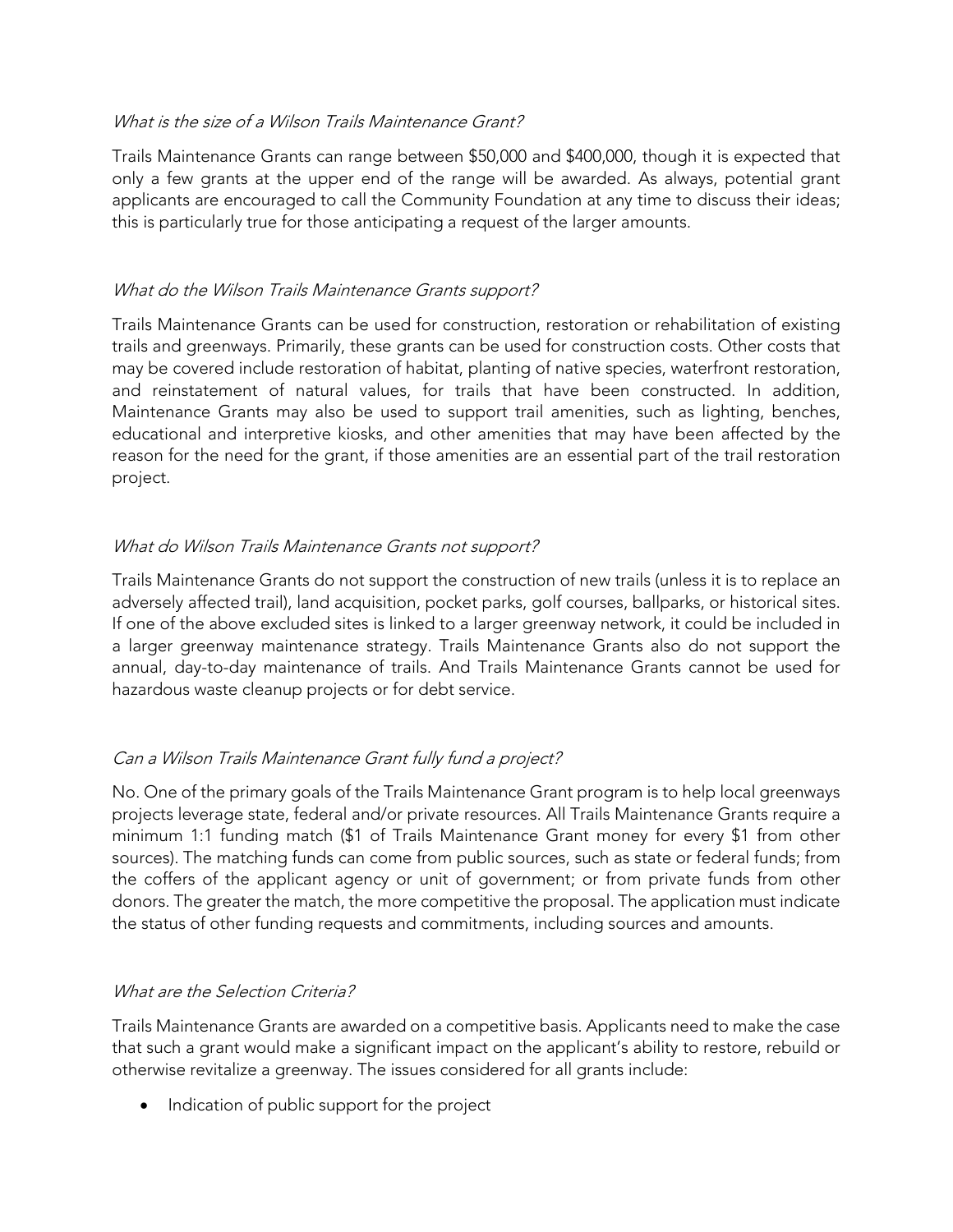- The importance of the project in the restoration of that component of the regional greenways system
- Its connectivity to the regional system
- Status of land control of the proposed project
- The availability of matching funds, at a minimum of \$1 of outside funds for every \$1 of Trails Maintenance Grant dollars
- Evidence that the project will be on noncontaminated land, or on land that can be utilized by the public without any health concerns
- The timetable for the funded project and the likelihood of its completion in the next few years (projects must be completed within 36 months)
- A plan for, and the necessary commitment to, long-term maintenance of the project once completed
- The ability of the partners to successfully complete the project
- Appropriate public access to the proposed project
- Evidence that a Trails Maintenance Grant would play an important role in the success of the project.

# Where must projects be located to qualify for a Wilson Trails Maintenance Grant?

Trails Maintenance Grants support the restoration or rehabilitation of greenways in the seven (7) counties of southeast Michigan. Projects may cross village, town, city, county and other governmental lines, and they may continue into neighboring counties. If a proposed project is on a greenway located partially in the seven-county region and partially outside the region, a Trails Maintenance Grant can be used to support only that portion of the greenway located within the seven counties of southeast Michigan.

# How are the grant decisions made?

Applications for Trails Maintenance Grants are reviewed by an advisory committee made up of community leaders from throughout the region. Recommendations from the advisory committee are then submitted to the Community Foundation Board of Trustees for consideration and final determination.

# Are the grants awarded with any conditions?

Yes. The Trails Maintenance Grants require the applicant and its collaborating partners to use the grant to leverage state, federal, local and/or private funds for the project. In addition, construction may require permits or a wetlands analysis, depending on state law or local ordinances. Typically, grant funds are not paid until the conditions outlined in the Terms of Grant Agreement are met.

Is any recognition required?